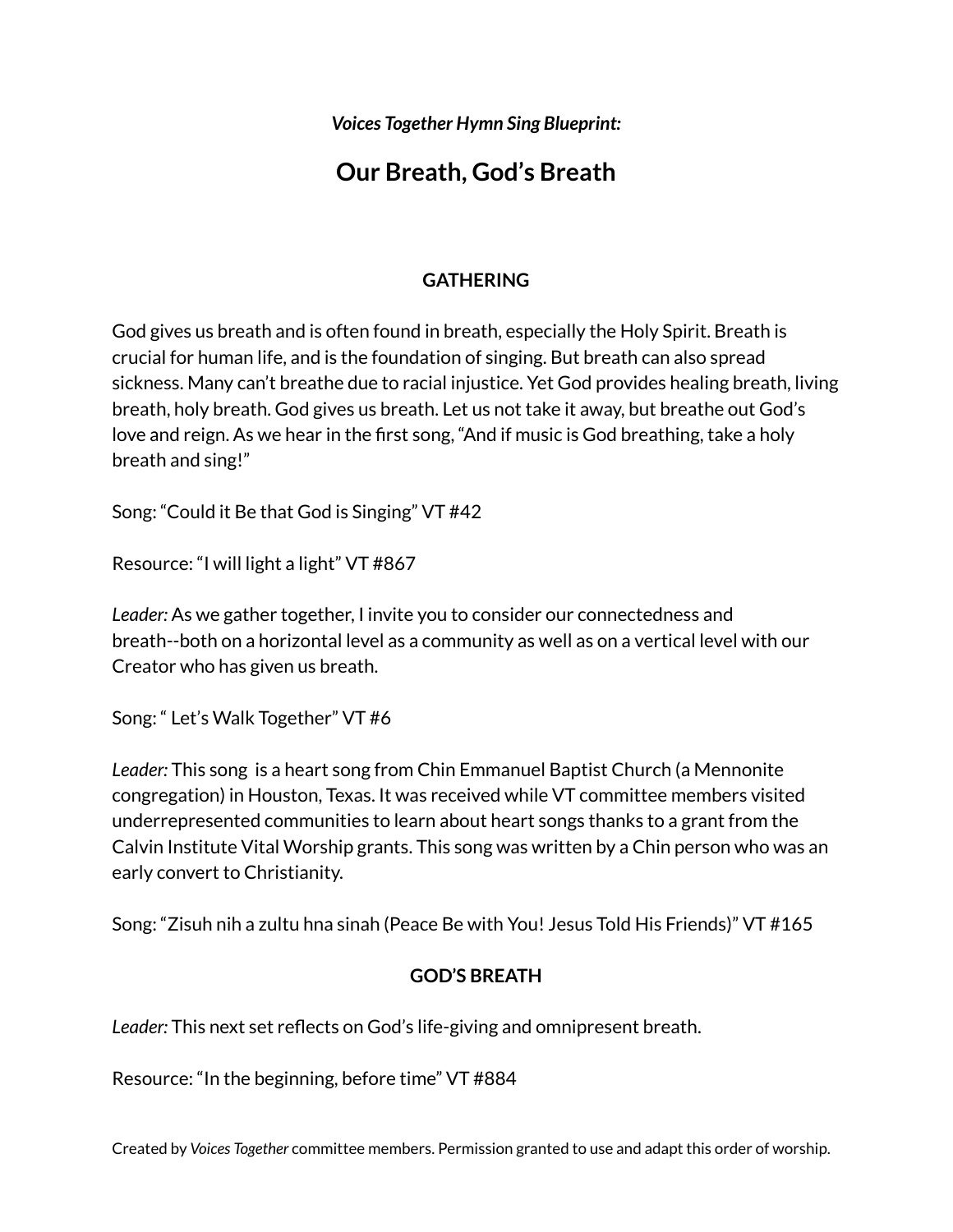*Leader:* Indeed, God's breath was before time, is now, and will be forever.

Song: "Margam, satyam, jivam nive (Living, Moving, End and Beginning)" VT #425

*Leader:* Hear these comforting words that we are forever connected with God's breath.

Song: "Nothing is Lost on the Breath of God" VT #653

*Leader:* And I invite you to join breath together in adoration of God's presence in the past, present, and future.

Song: "Revelation Song" VT #415

### **PRAYERS**

*Leader:* As we move through this next set without interruption, I invite you to consider the ways these resources invite you to lift your breath in prayer for yourself and others.

Resource: "Hear our prayer, O God of healing and hope" VT #978

Song: "God Weeps With Us" VT #656 "Word and Sign" VT #483 "Peace To You" VT VT #168

### **BLESSING**

*Leader:* This final worship resource comes to us from the Taize community in France. Let's read this together in unison and we bless each other.

Resource: "O Risen Christ, you breathe your Holy Spirit" VT #1013

Song: "Eternal Light, Shine in My Heart" VT #554

Song: "Breathe On Me, Breath of God" VT #737

*Leader:* Thank you for joining together in song, worship, breath, and prayer. Let us send each other with the presence of Christ all around us. *(You could also teach simple motionsto go along with this one. For a YouTube video with actions,see: <https://www.youtube.com/watch?v=IByh5AIsOX0>).*